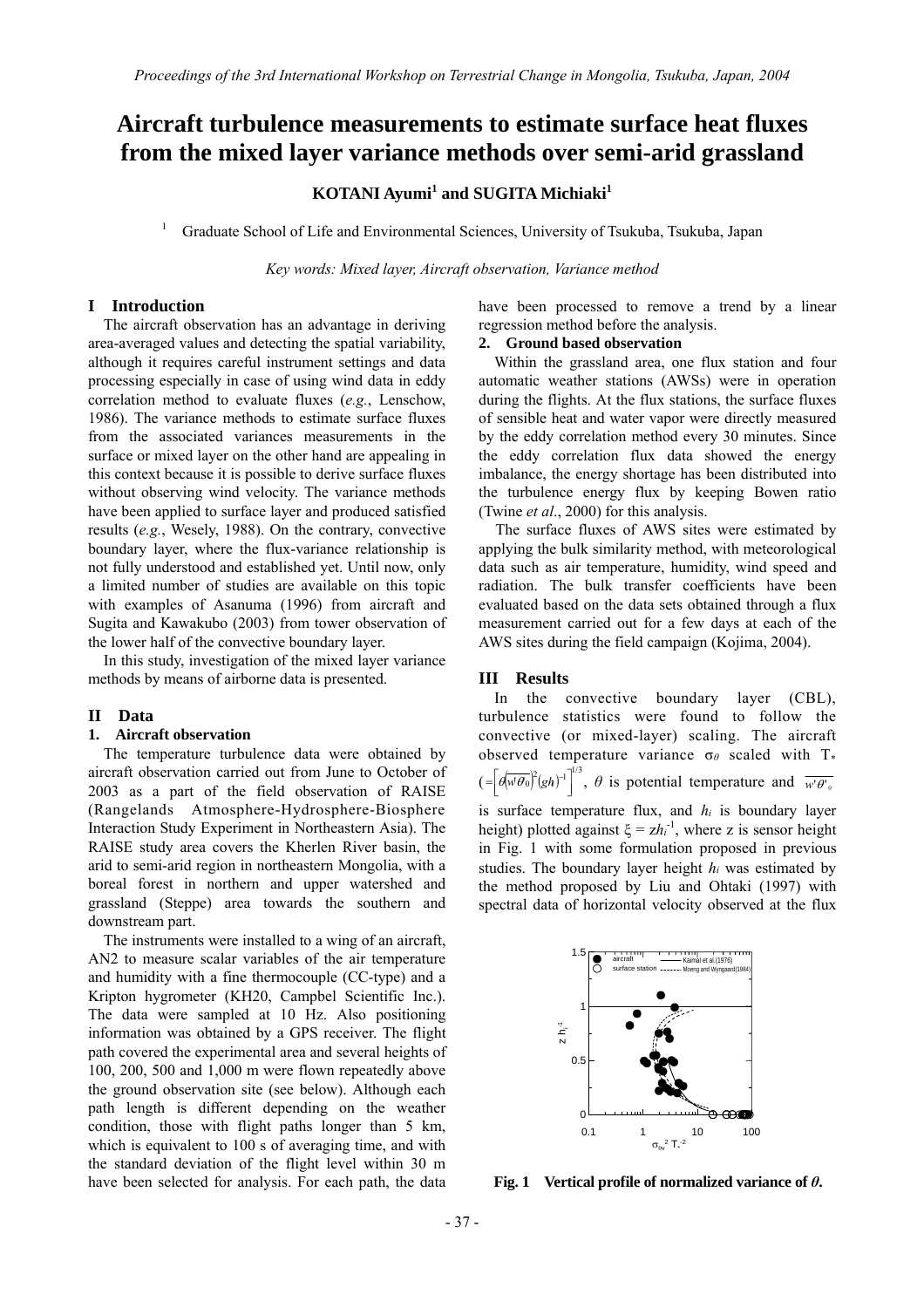stations. The height of CBL is around 700-1,200 m. The observed values follow the functional forms in general except for the upper part of CBL, where the scatter is relatively larger probably because of the entrainment flux dominating near the inversion layer. The effect of entrainment flux might appear on the vertical profile of temperature skewness and correlation between temperature and humidity (not shown). Thus, those data were not used for variance methods.

Kaimal *et al*. (1976) obtained with observation data for  $0.1 \leq z h_i^{-1} \leq 0.5$ ,

$$
\sigma_{\theta}^{2} T_{*}^{-2} \approx 1.8 \xi^{-2/3}
$$
 (1)

Others have included the whole boundary layer diffusion process with the top-down and bottom-up (TDBU) model (Moeng and Wyngaard, 1984), which separates the source of the boundary layer diffusion process into the surface and the inversion origins, and can be written in general form by Asanuma (1996),

$$
\sigma_{\theta}^{2} = \left(\frac{\overline{w'\theta'_{h}}}{v_{h}}\right)^{2} f_{i}(\xi) + 2\left(\frac{\overline{w'\theta'_{h}}}{v_{h}} \frac{\overline{w'\theta'_{0}}}{v_{0}}\right) f_{ib}(\xi) + \left(\frac{\overline{w'\theta'_{0}}}{v_{0}}\right)^{2} f_{b}(\xi) \quad (2)
$$

where  $v_h$  and  $v_0$  are the velocity scale at the inversion base and at the surface, respectively. These scales should include the effect of surface shear and the convective (buoyant) forcing. Therefore available selection can be the friction velocity *u\**, convective velocity  $w*$  and their combination such as  $v* =$  $(w^3 + 8u^3)^{1/3}$  (Driedonks, 1982), for example. Since velocity was not observed in the present study,  $u*$  was estimated with the Rossby-number similarity which gives relation between the surface stress and the geostrophic wind. The geostrophic wind speed can be evaluated with the gradient of geopotential height of the six hourly NCEP/NCAR reanalysis data (Kalney *et al*., 1996). The universal function  $f_t$ ,  $f_{tb}$  and  $f_b$  are written as follows,

$$
f_t = a_1(1-\xi)^{a_2}
$$
,  $f_{tb} = a_3(1-\xi)^{a_4}\xi^{a^5}$ ,  $f_b = a_6\xi^{a_7}$  (3)

where  $a_1$  to  $a_7$  are the constants to be determined experimentally.

 By changing the combination of the velocity scale and the entrainment model, several selections of the test under various conditions are possible. Here, two combinations shown in Table 1 have been tested. Eqs. (1) and (2) were rewritten to obtain surface flux  $\overline{w' \theta'}_0$  by following Sugita and Kawakubo (2003). As mentioned, the constants in eq. (3) are still not well established and need further studies. As such in the present analysis, first those constants previously proposed were applied and then they were calibrated with the current data sets.

 The calibration was performed in the same manner as Sugita and Kawakubo (2003), where powers  $a_2$ ,  $a_4$ ,  $a_5$  and  $a_7$  in eq. (3) are retained and the other coefficients were changed at a small step until the root mean square (rms) difference between the estimated flux and reference flux became the smallest.

The result before and after the local calibration is shown in Fig. 2 and Table 1. As shown, the rms difference of the sensible heat flux was improved to about 35 Wm-2 with the calibration. In the case of the convective scaling for lower half of ABL (Fig. 2, left), the original constants (Kaimal *et al*., 1976) produced the same level of difference with the calibrated constant, which might reveal that the convective scaling of the lower boundary layer is rigid for various surface types. For the TDBU-based formulation, those combinations of velocity scale gave little difference in the results, which agreed with previous studies (Asanuma, 1996). These results with the calibration are comparable to those obtained by the tower-based data of Sugita and Kawakubo (2003).

**Table 1 Result of variance method.** 

| Equation number               | rms difference $(\text{Wm}^2)^{*1}$ |                          |
|-------------------------------|-------------------------------------|--------------------------|
| Combination of $v_0$ , $v_h$  | Aircraft                            | Tower $*^2$              |
| (1)                           | $40.5 \rightarrow 37.2$             | 41.0                     |
| $(2a)$ $v_0 = v_h = w_*$      | $82.0 \rightarrow 34.1$             | $60.9 \rightarrow 40.3$  |
| $(2b)$ $v_0 = v_*, v_h = w_*$ | $106.3 \rightarrow 34.4$            | $136.0 \rightarrow 44.1$ |

**\*1 original constant** → **calibrated constant**

**\*2 Sugita and Kawakubo (2003)** 



**Fig. 2 Comparison of H by variance method and Hs by eddy correlation method at flux site. (left: eq. (1), right: eq. (2a) of Table 1)** 

The variance equations with these calibrated coefficients were applied to the AWS site, where fluxes have been derived by the bulk similarity method with the meteorological data. The sensible heat flux by variance method and the bulk method at three AWS sites is compared in Fig. 3. The rms difference between these fluxes is 68 Wm<sup>-2</sup>, which is rather large since it might contain the error of referenced surface fluxes and thus require further studies.